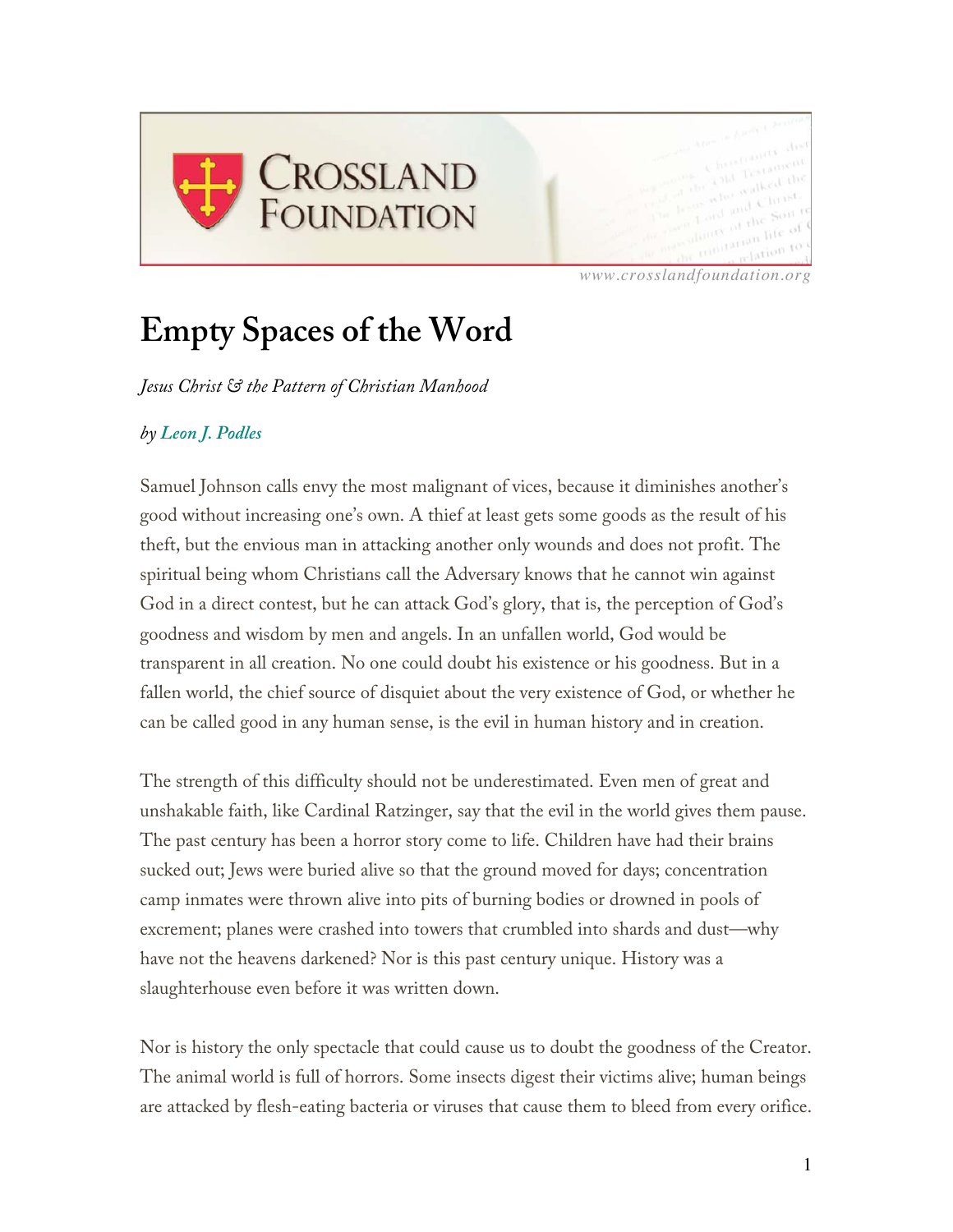Is this a design of darkness, to appall?

Even the evidences of design are puzzling. The human eye is far too complex to have occurred by accident, but it has what look like design flaws. Why do we age? Why do the innocent suffer?

Philosophical theodicies flounder when confronted with evil. Is this really the best of all possible worlds? Is our sense of goodness so different from God's that there is nothing in common between the two terms except the mere sound? Or is there another explanation, one not attainable by theodicy?

Neither a lack of goodness or wisdom in the Creator, nor the intractability of matter, nor the inability of man to see the divine plan, is the source of the dark clouds that obscure God's glory, but rather the envy of the devil. He could not wound his Creator, but he could try to destroy God's reputation, God's glory, among men.

Why God allows his glory to be attacked cannot be understood by philosophy, but only by the Cross, the Incarnation of God in a fallen universe. The only justification of the ways of God to man is the Cross. In the mysterious participation of the Creator in the sufferings of his own creation, he vindicates his glory in a way beyond all human and angelic expectation. Nothing greater than what God has done in history can be imagined or conceived. The Incarnation, death, and Resurrection of Christ is the total, full, complete, and final revelation of God; there is nothing beyond it.

This doctrine (contested by theologians who want to reduce Christ to one of many avatars of the divine) is the key to understanding the mystery of evil. In his envious attempt to destroy the glory of God, the devil has pulled the heavens down upon his head, and the whole creation is irradiated (for a time in a hidden way) by the Shekinah, the uncreated glory of God. By attempting to ruin man, the devil provoked the Creator to rescue man in the most glorious fashion, by using a Divine Man to defeat the spiritual forces of evil. Humanity, instead of being condemned forever to hell, is forever seated at the right hand of God, and all humanity is called to participation in the divinity, to theosis, to becoming gods. Such is the end of the attempt of envy to ruin God's glory.